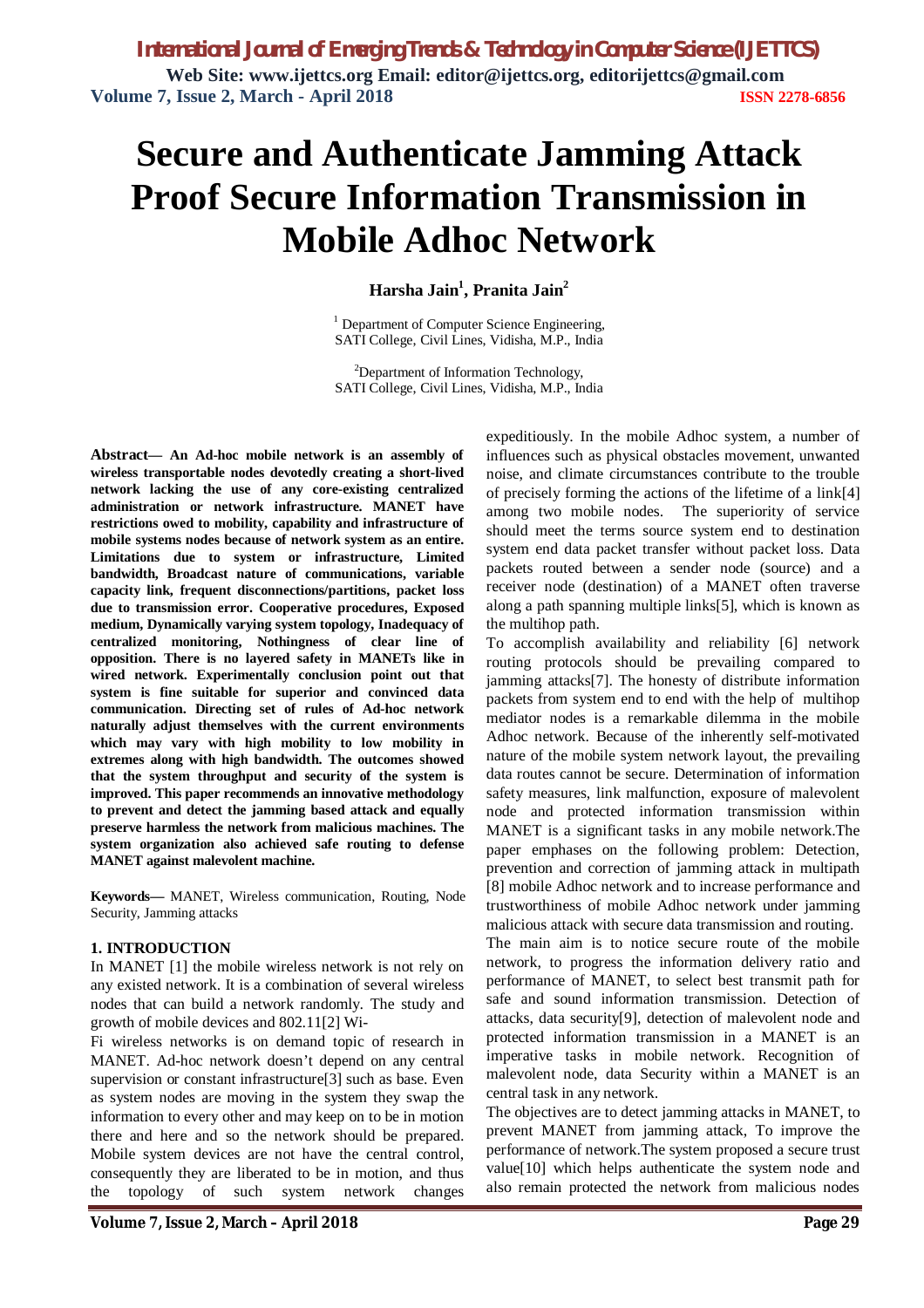The system also perform secure routing to protect MANET against malicious node. The proposed protocol discover the jamming based attack and if original link is breakdown then new secure node is established and information is transferred from newly created link. Experimentally result showed that scheme is well suited for better data transmission. The system also perform secure routing to protect MANET against malicious node.

The rest of the paper is organized as follows.

Section 2 represents literature survey related to jamming prediction, detection and failure. Section 3 provides proposed work and algorithm. Section 4 provides the implementation details of the proposed work. Section 5 concludes the paper with a summary of the work and discussion of future research directions.

## **2. LITERATURE SURVEY**

Jamming attack is a kind of DOS attack[11]. In jamming attack a radio signal can be interfered or jammed. The jamming attack may corrupt or loss the message and disturb the communication.

Jamming attack may increase the packet drop ratio[12] which means total quantity of dropped packets to the quantity number of directed packets.

In jamming attack the attacker is flooded[13] the large variety of unwanted packets within the network to consume network resource.

The attacker will transfer every bit directly, while not waiting the whole packet. It's terribly tough to seek out the placement of part attack while not having the crypto logic key[14] or while not glorious infrastructure of routing protocols.

A jammer can easily designed by attending to the shared wireless medium and transmitting in the similar bandwidth as system network, without necessity of specific hardware device.

As jamming attacks poorer the performance of mobile adhoc network, some effective approaches are required to perceive their existence.

Numerous metrics[15] are used to describe jamming attacks in a network. The jamming attacks metrics are packet sent ratio, signal strength, carrier sensing and packet delivery ration.

Packet sent ratio, is calculated at the node transmitter side, is the entire number of acknowledgments data packets received[16] to the entire number of data packets communicated.

Carrier sensing time[17] can be understood as the period when a machine has to wait for the wireless channel to get quiet to start its data transmission.

Signal strength is intended power that is evidently seen on the receiver side.

Packet delivery ratio denotes to the ratio complete number of data packets appropriately received to the over-all number of data packets received.

As the foundation of other mobile system network processes such as routing and medium access control, safe neighbor detection[18] need be regularly achieved due to node mobility. Traditional anti-jamming transportations frequently be determined by on spread-spectrum systems, which all necessitate that the interactive gatherings use a common extent code (unidentified to the opponent) to spread the signs such that the communications are random and thus tough to jamming. The open wireless medium in MANETs renders secure neighbor discovery particularly vulnerable to the jamming attack, in which the adversary purposely communicates noise-like signals to avoid neighboring nodes from switching messages and thus discovering each other.

In the mobile Adhoc system, a number of effects such as physical obstacles movement, unwanted noise, and climate circumstances contribute to the trouble of precisely forming the actions of the link failure of a link among two mobile nodes. To achieve availability, security and reliability routing protocols should be powerful against malevolent attacks[19]. Because of the fundamentally enthusiastic behavior of the mobile system network binding topology, the obtainable links are frequently damaged, and additional links are frequently recognized. Detection[20] and correction of attacks to increase performance and trustworthiness of mobile Adhoc network using dynamic source routing under malicious attack with secure routing and data transmission. The excellence of data service should justify source end to destination end information packet transfer without packet loss.

The proposed protocol discover the jamming based attack and if original link is breakdown then new secure node is established and information is transferred from newly created link The aim is to detect secure route of the mobile network, to progress the information delivery ratio and performance of MANET, to select best route for secure data transmission. To improve the information delivery ratio and MANET performance and also detect and correct attacks is the main problem in MANET. Mobile Adhoc network needs safety and consistency of data packets. Real time applications in MANET require certain QoS structures, such as acceptable data loss and minimal end-toend packet delay. Detection of secure route of mobile machines with the assistance of transmitting information is also problematical in an MANET because of its real time[21] moving topology.

## **3. PROPOSED METHOD**

Determination of link failure, detection of malicious node, data safety and protected information transmission in a MANET is an imperative task in any mobile system network. The proposed algorithm is exemplified in this fragment. This algorithm provided all the steps of proposed work. The proposed algorithm will jamming based attacks in the mobile system and informed to the mobile network. The proposed algorithm discover the jamming based attack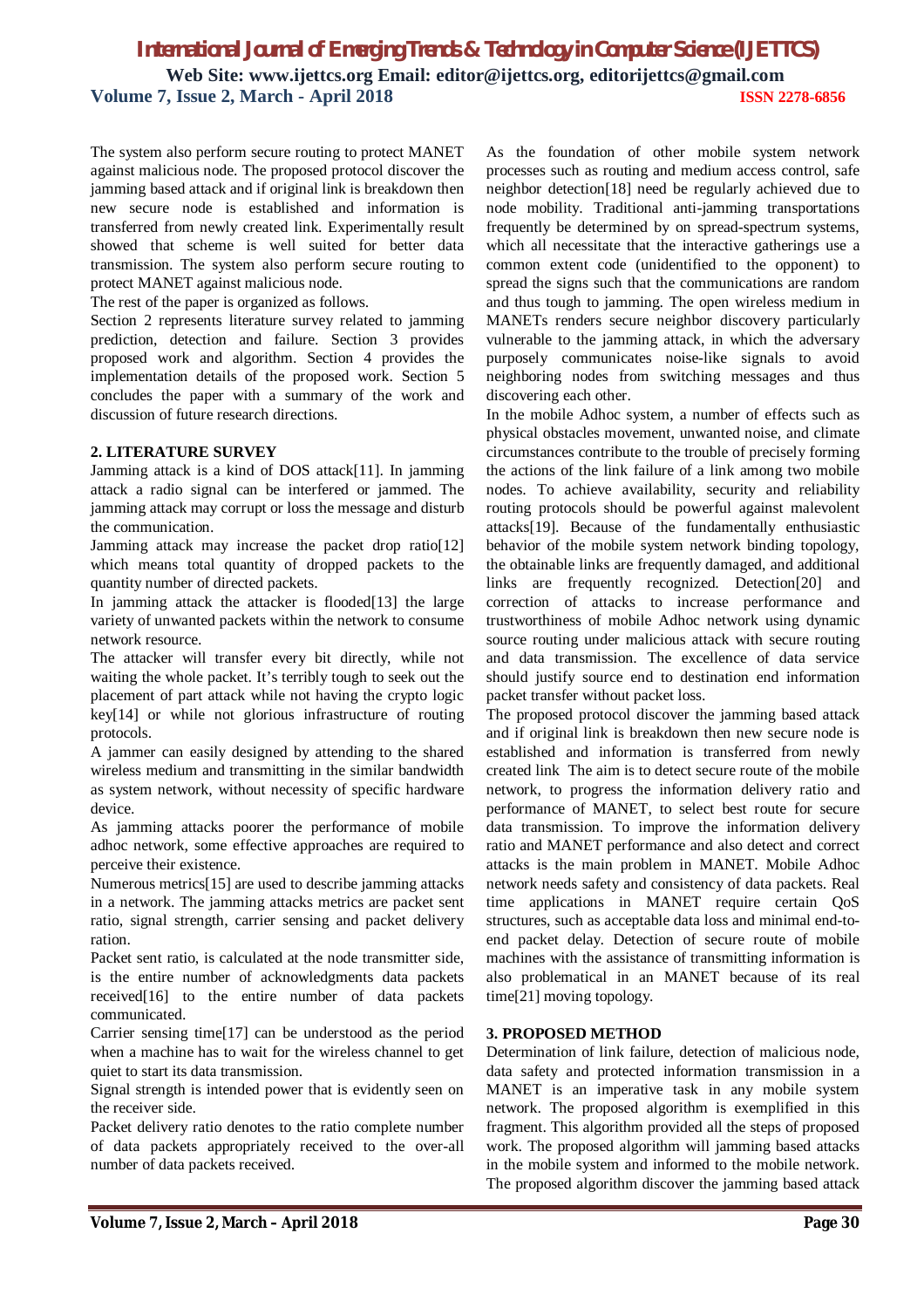and if original link is breakdown then new secure node is established and information is transferred from newly created link. The packet drop and delivery ration is also tested to discover system performance of the network.

## **Algorithm**

1. Threshold value setup for PDR

2. Send route request to initiate data transmission

3. Check signal strength, carrier sensing time of the requested neighbor

If all parameter tests are above threshold value then Neighbor is valid path can be established

Node can transmit data to neighbor

Else if system hop sum total exceeded with initial hop then

Network is invalid

Stop transmission and Goto End

Else

Goto step 2 and make route request to another neighbor

End if

4. Check packet drop and delivery ratio of the network system

Is packet delivery ratio fall to the given threshold value then

Source machine arbitrarily pick out the next neighbor

Is any neighbor node reply from new route excepting neighbor node then

Initiate the inverse locating mechanism and direct test hello packets

Read replay messages to detect jamming attack

Initiate node list disagreed node onto malicious list

Alarm packet is initiated

Goto Algo End

If End

End Algorithm

The description of the proposed algorithm is as given below. The first stage in suggested work is to initialize threshold values for packet drop and delivery ratio to identify jamming attack in the network. We also fixed the packet size, routing parameters, dimensional area, routing protocols, and rate of transmission. Send route request to initiate data transmission. Check signal strength, carrier sensing time of the requested neighbor if all parameter tests are above threshold value then neighbor is valid path can be established. Node can transmit data to neighbor. Otherwise system hop sum total exceeded with initial hop then network is invalid stop transmission and end the data transmission. Then make route request to another neighbor. Check packet drop and delivery ratio of the network system if packet delivery ratio fall to the given threshold value then source machine arbitrarily pick out the next neighbor. Is any neighbor node reply from new route excepting neighbor node then initiate the inverse locating mechanism and direct test hello packets. Read replay messages to

detect jamming attack. Initiate node list disagreed node onto malicious list alarm packet is initiated.

## **4. IMPLEMENTATION**

For simulation environment used i5 2.4 GHz computer system with 8GB RAM. The implementation script is written in TCL scripting language and a few procedures are also scripted in C++/C language. NS2 is applicable as simulation environment. In implementation scenario, simulation network used 50 system nodes, which are at random placed in unlike parts of position division with a stationary density. For this implementation scenario, simulation network parameters, transmission range, such as traffic, Dimension, Number of nodes, transmission rate, sensitivity, transmission power, Routing protocol, etc., are used.



**Figure 1**: Jamming attack in network

In this Figure represents the Jamming attack in a network. Jamming attacks breakdown the network and links to the different nodes are damaged.



**Figure 2**: Jamming attack prevention

In this Figure represents the prevention of Jamming attack using detection node.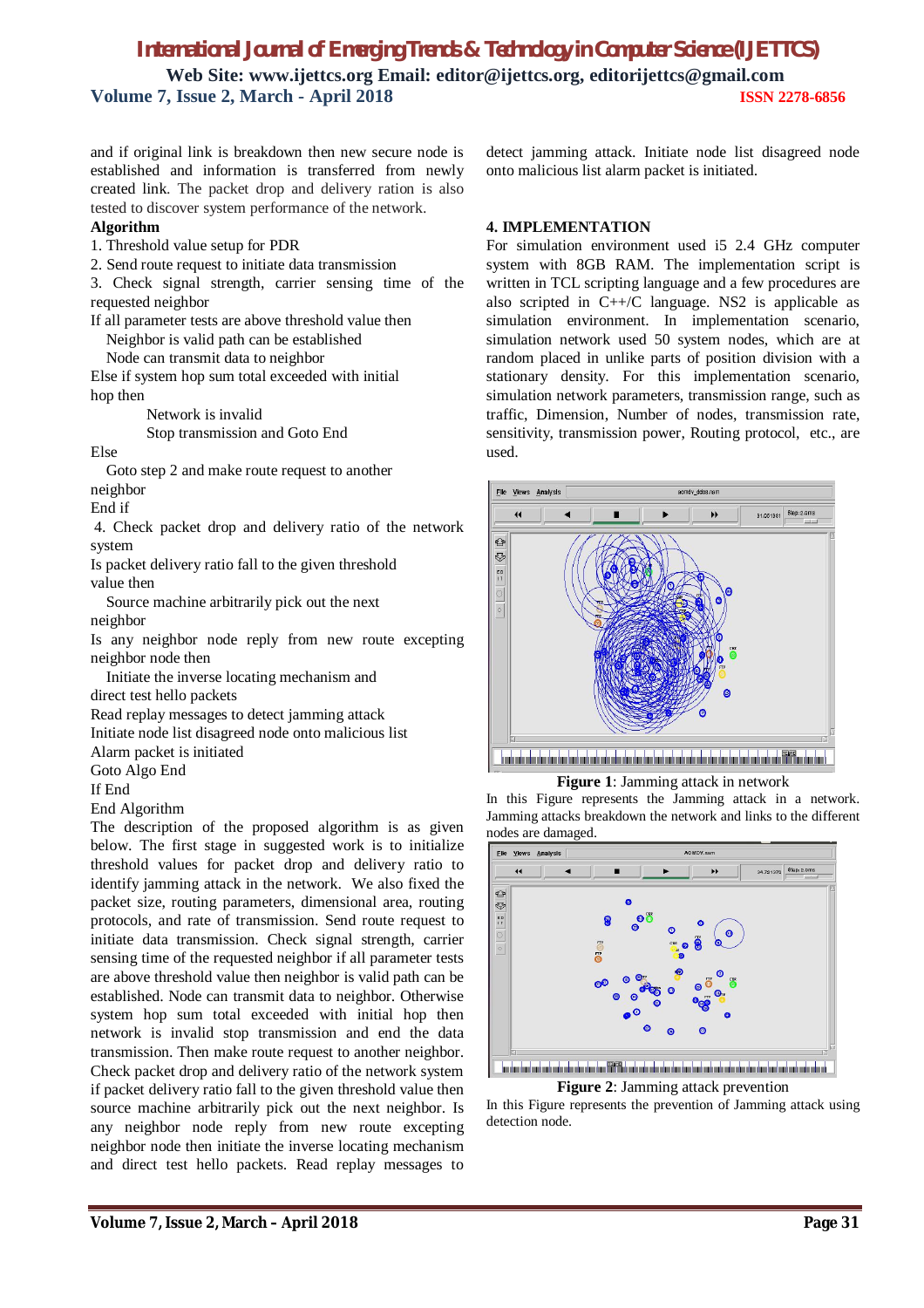

**Figure 3**: PDR Analysis

In this graph Packet Delivery Ratio(PDR) performance of Jamming and security scheme is describe in this graph. Packet sent ratio, is calculated at the node transmitter side, is the entire number of acknowledgments data packets received to the entire number of data packets communicated. By Jamming attacker technique the attacker drop of packet is humiliates the percentage ratio of data receiving. Before the attacker drop of packets is maximum and after using Jamming attacker the drop of packets ratio is minimum.



**Figure 4**: Throughput Analysis

In this graph Throughput Analysis of Jamming and Security Scheme the attacker aim is to drop the data packets or to hold the resources for that the communication is affected. The packets forwarding capacity of jamming is a strictly increase with period of time. Overall related work the packets ratio drop is maximum and security are minimum and proposed work the packets ratio in minimum drop and and security is maximum.

**Table 1**: Neighbor discovery probability after jamming attack

| <b>Probability</b> | Number of compromised nodes |            |
|--------------------|-----------------------------|------------|
|                    | <b>M-NDP</b>                | Our method |
| 0.2                | 38                          | 31         |
| 0.4                | 30                          | 24         |
| 0.6                | 25                          | 20         |
| 0.8                | 14                          | 12         |
| 1.0                |                             |            |

This table represents the neighbor discover probability after jamming attack. As number of compromised nodes increases the neighbor discovery probability decreases. In our method due to jamming attack prevention neighbor discovery probability improved.

| <b>Propagation range</b> | Latency      |               |
|--------------------------|--------------|---------------|
|                          | <b>M-NDP</b> | Our<br>method |
| 0.5                      | 0.8          | 0.5           |
| 0.6                      | 0.9          | 0.6           |
| 0.7                      | 1.1          | 0.8           |
| 0.8                      | 1.3          | 0.9           |
| 0.9                      | 1.6          | 1.0           |
| 1.0                      | 1.7          | 1.3           |
| 1.1                      | 1.9          | 1.5           |
| 1.2                      | 2.1          | 1.8           |

**Table 2**: Neighbor discovery latency after jamming attack

This table represents the latency after jamming attack. As number of compromised nodes increases the latency is also increases. In our method due to jamming attack prevention latency is improved.

## **5. CONCLUSIONS**

The study and growth of mobile devices and 802.11 Wi-Fi wireless networks is on demand topic of research in MANET. Real time applications in MANET require certain QoS features, such as tolerable information loss and nominal end to end information packet interval. AODV set of regulations is a wise protocol in wireless mobile ad-hoc network. Because of the instinctively enthusiastic nature of the variable topology, the existing paths cannot be protected. MANET network using AOMDV under jamming malicious attack with secure routing and data communication. The implementation outcome revealed that the system throughput, security and system performance is enhanced. The proposed protocol discover the jamming based attack and if innovative direction is interrupted then diverse confined system node is accepted and information is communicated from freshly twisted path. The paper proposed detection and correction of jamming attack in MANET and to increase performance and trustworthiness of mobile Adhoc network under malicious assault with convinced routing and information communication. The proposed scheme is well appropriate for mobile network security. The proposed system is planning to implement in real environment and evaluate the network performance. A direction of upcoming exploration is to use better encryption scheme to secure data transmission in jamming attack.

## **REFERENCES**

[1] Amit N Thakre, Mrs. M.Y.Joshi "Performance Analysis of AODV & DSR routing Protocol in